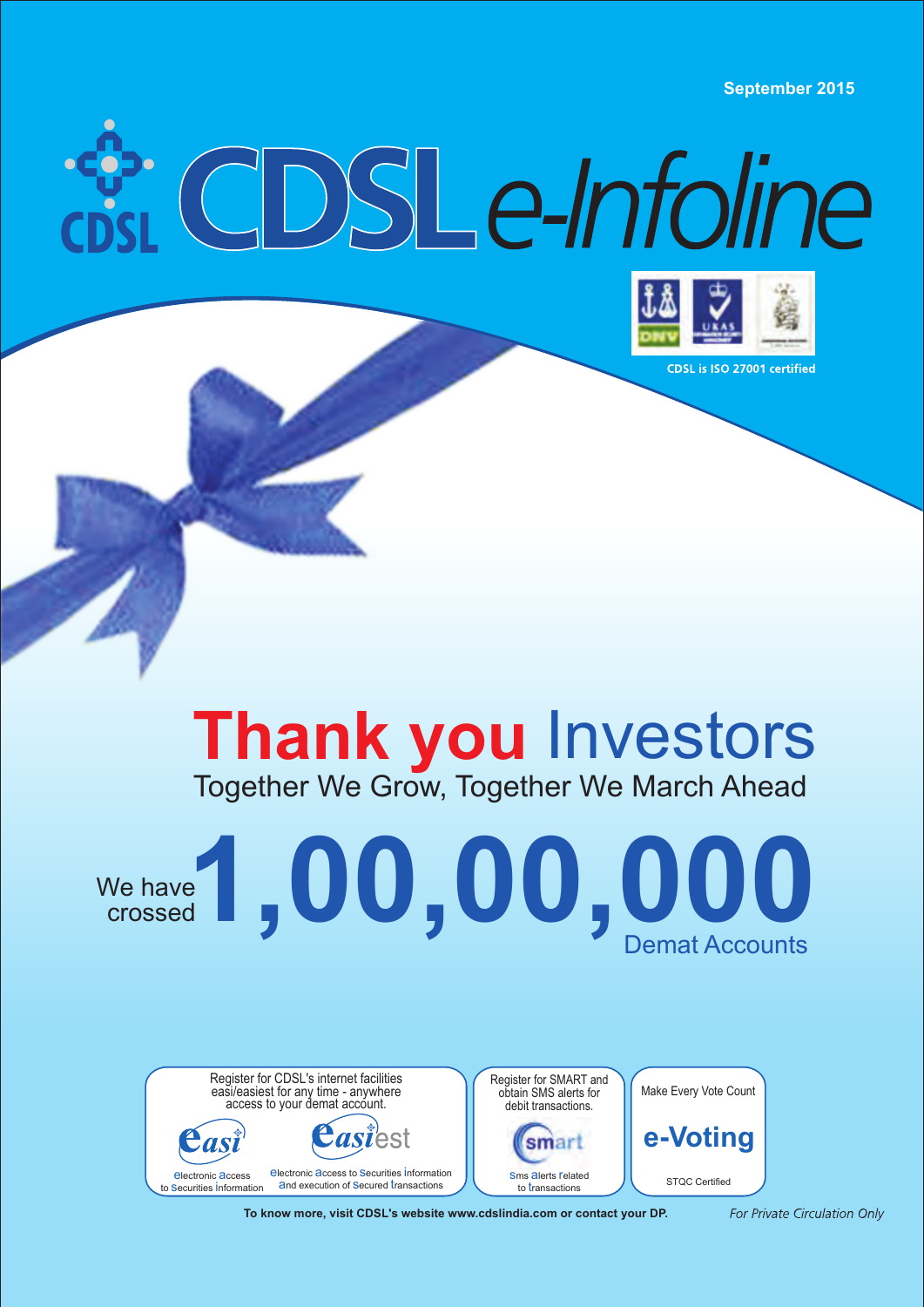

## **IMPORTANT MILESTONES…**



July 15, 1999: Honourable Union Finance Minister, Shri Yashwant Sinha flags off the operations of CDSL.



April 2002: Shri G. N. Bajpai, SEBI Chairman launches CDSL's internet facility 'easi' (electronic access to securities information).



March 2004: Shri G. N. Bajpai, SEBI Chairman launches CDSL's internet facility 'easiest' (electronic access to securities information & execution of secured transaction).



November 2009: Honourable Minister for Corporate Affairs, Shri Salman Khurshid launches CDSL's e-Voting platform.



January 2010: Shri. P S Reddy, MD&CEO, CDSL (extreme right) signing the agreement with Shri. Shanker Man Singh, (extreme left) CEO & GM, The Nepal Stock Exchange Limited (NEPSE), in the presence of Shri. S.M. Krishna, Minister of External Affairs, Government of India (centre right) and Smt. Sujata Koirala, Deputy Prime Minister, Nepal (centre left) to set-up a Depository and Clearing & Settlement system in Nepal.



January 2012: Shri U.K.Sinha, SEBI Chairman Launches CVL KRA, India's first and largest KYC Registration agency.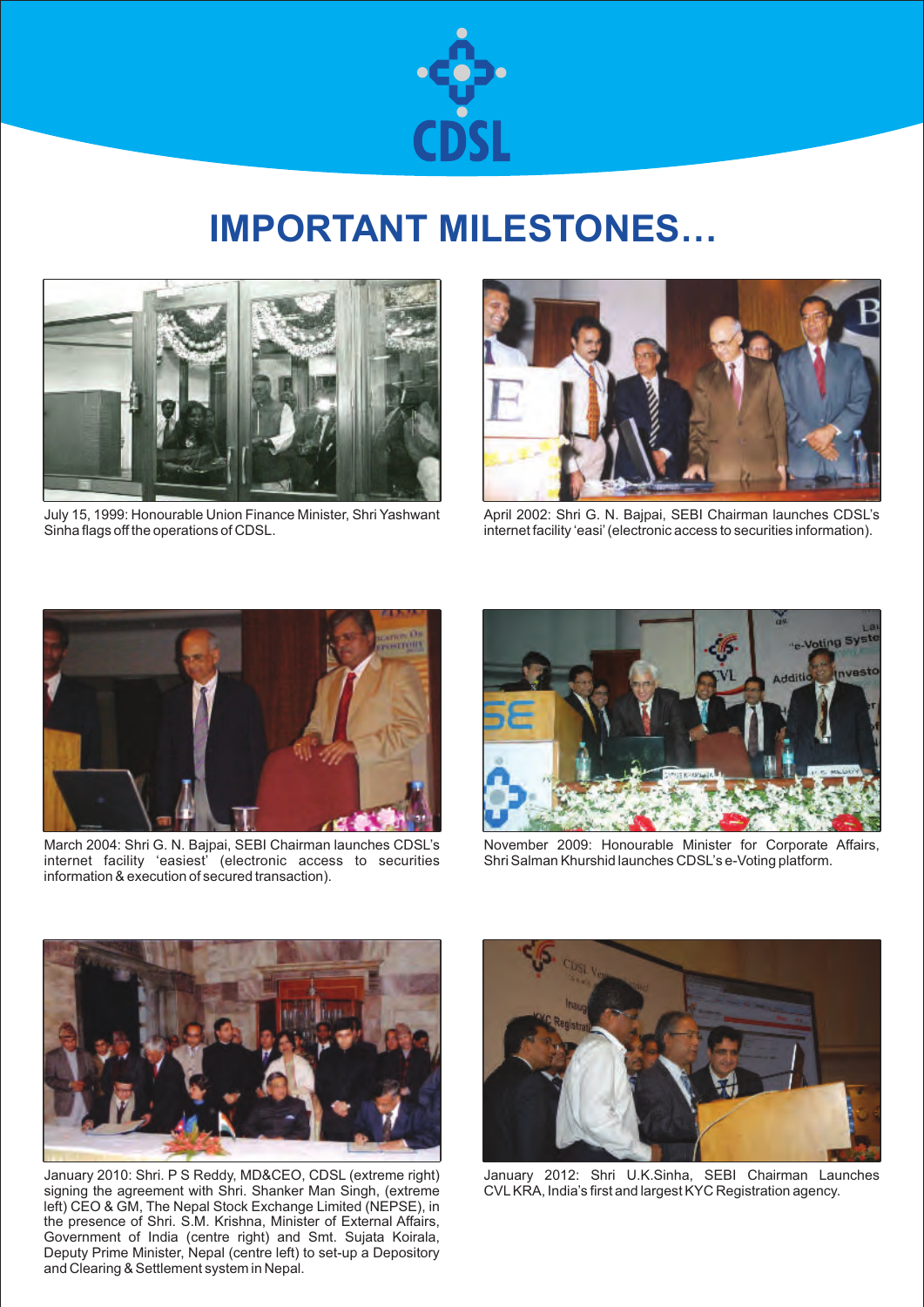

During the last 12 months, the number of active BO accounts with CDSL has increased from 90.37 lakh as on August 31, 2014 to 100.17 lakh as on August 31, 2015, which indicates growth of 10.84%.



As on August 31, 2015 CDSL has 576 DPs offering DP services from over 12,000 locations across the country. These DPs comprise of Clearing Members, Banks, NBFCs, Custodians, etc.

**Unique Companies Admitted** 



The securities of almost all listed companies have been admitted with CDSL for demat. Further, a large number of Private Limited and unlisted companies are also admitted with CDSL. As on August 31, 2015, the securities of 9319 unique companies have been admitted for demat with CDSL.

#### **CDSL CROSSES 1 CRORE DEMAT ACCOUNTS**

CDSL is pleased to announce that the number of active demat accounts opened with it as at the end of August, 2015 has crossed 1 crore. It is a significant milestone for CDSL in its operations. With an average incremental market share of 54% during the past decade, today CDSL commands approximately 42% market share in the total accounts opened in demat space.

On this occasion, Shri. N. Rangachary - Chairman, CDSL said "The advent of CDSL in the capital market has done what precisely the competition was expected to deliver: Nil custody charges, Nil charges for incoming securities into demat account, Reduction in tariff per debit transaction , product innovation and above all substantial improvement in quality of service delivered by the DPs and Depositories in the Capital Market". He further added "Thanks to the technological innovations, CDSL has the least cost structure for setting up of a large DP network which helped in spreading the demat culture across the country. With advancements in technology, the impact on the cost structure is bound to become more market friendly."

As a Market Infrastructure institution with the vote of confidence of 1,00,00,000 investors, the next phase of development is to work with the Government and regulators in financial sector to make operational single demat account for all financial assets a reality.

On this occasion, Shri. P. S. Reddy - MD&CEO, CDSL said that "We are confident that in the years to come the dominance in the industry will be redefined and will be determined only by quality of service rendered, aided by constant adoption and upgradation of technology with a resilient infrastructure. CDSL shall continue to play its role as a Market Infrastructure Institution for greater financial inclusion driven by financial literacy across the country."

#### **CDSL LAUNCHES MOBILE APPLICATION - Myeasi**

CDSL is pleased to launch its mobile App - Myeasi to provide an anytime anywhere access for CDSL demat account holders. Myeasi is designed with adaptive technology such that it fits in all Smartphone/ tab screen sizes. Investors can log-in to Myeasi using their easi/easiest login credentials.

| Ф.<br>Ф                                               | ※ ■ 西 12:21                                         |                                    | 17.18            | 黒 宝<br>따                                                 | <b>※ ■ 面 12:25</b>                                                        |  |
|-------------------------------------------------------|-----------------------------------------------------|------------------------------------|------------------|----------------------------------------------------------|---------------------------------------------------------------------------|--|
| HOLDING DETAILS<br>- 9                                |                                                     |                                    |                  |                                                          | <b>SIN TRANSACTIONS</b>                                                   |  |
| <b>Portfolio Value</b><br>₹ 90.837.95                 | Rate as on<br>21 Aug 2015                           |                                    | <b>CDSL</b>      | ATA CHIMICALS LIVING A COOPER SHARES<br><b>IS NCode:</b> | INFORMATION                                                               |  |
| CZEGITTI-FORST<br>Ritori 7<br>tsi d                   | <b>KE MORYS</b><br>$\overline{\phantom{a}}$<br>Na-F | <b>INVESTOR LOCIN</b>              | <b>CONTACTUS</b> | Frim Due                                                 | $14 - \lambda_{11} - 7015$                                                |  |
| AND PIOUST RES. EQ.<br>$#$ ice 10<br><b>IDE 5</b>     | <b>NECESIDION</b><br>X<br>99.30                     | <b>USERNAME</b><br>Δ               |                  | <b>Jo Date</b>                                           | 21-Aug-2015                                                               |  |
| ANVAILNESS WITH DO<br>Proc 19.<br>97.994              | <b>KE/11/010/15</b><br>ð<br>56:9940                 | <b>Q</b> PASSWORD                  | <b>SEARCH</b>    |                                                          |                                                                           |  |
| AKKATESTI<br>de 1985<br>Real ORI                      | braintener.<br>Þ.<br>$395 - 395$                    | <b>LOGIN</b>                       |                  | <b>OTHER</b><br>Relativished biological                  | 20 Debit                                                                  |  |
| <b>JUYON GROUNDES EQ.</b><br><b>P414-10</b><br>TV 942 | <b>NESBIA 31315</b><br>5<br>94.9420                 | Forgo, Password?                   |                  | Balance after Instruction.                               | e<br>Safety g-1 Environment Christian State Device and Safety Debautochp. |  |
| 8 A G FERD - 05 37-<br>Finan 2<br>2411                | KET60000728<br>×<br>46.2                            | Committee Engineering Street Tele- |                  | <b>OTHER</b><br>With anni 20518 (PS2)                    | 20 Creatt                                                                 |  |
| 1/J HTRL AVR EINV-FO<br><b>HALLMART</b><br>250012     | <b>EPSSFORM</b><br>$\rightarrow$<br>Vac10.00        |                                    |                  | datance after inamachon.                                 | 20<br>Simbop E-mused to debt disks to p Dr. 20-06-3215 CR Sale area       |  |
|                                                       |                                                     |                                    |                  |                                                          |                                                                           |  |

The brief features of the Myeasi are:

- **Holding Details:** View details of your holdings with Valuation.
- **Transaction Inquiry:** View transactions for the last 7 days in your demat a/c.
- **Corporate Announcement:** Monitor corporate announcements for the securities held in your account and of 25 additional ISINs of your choice.
- **Set up Transaction (Trusted mode):** easiest users can transfer shares using trusted mode to any four CDSL accounts, pre-notified by the BO.
- **Freeze / Unfreeze Transactions:** easiest users can view and set up freeze and unfreeze transactions.

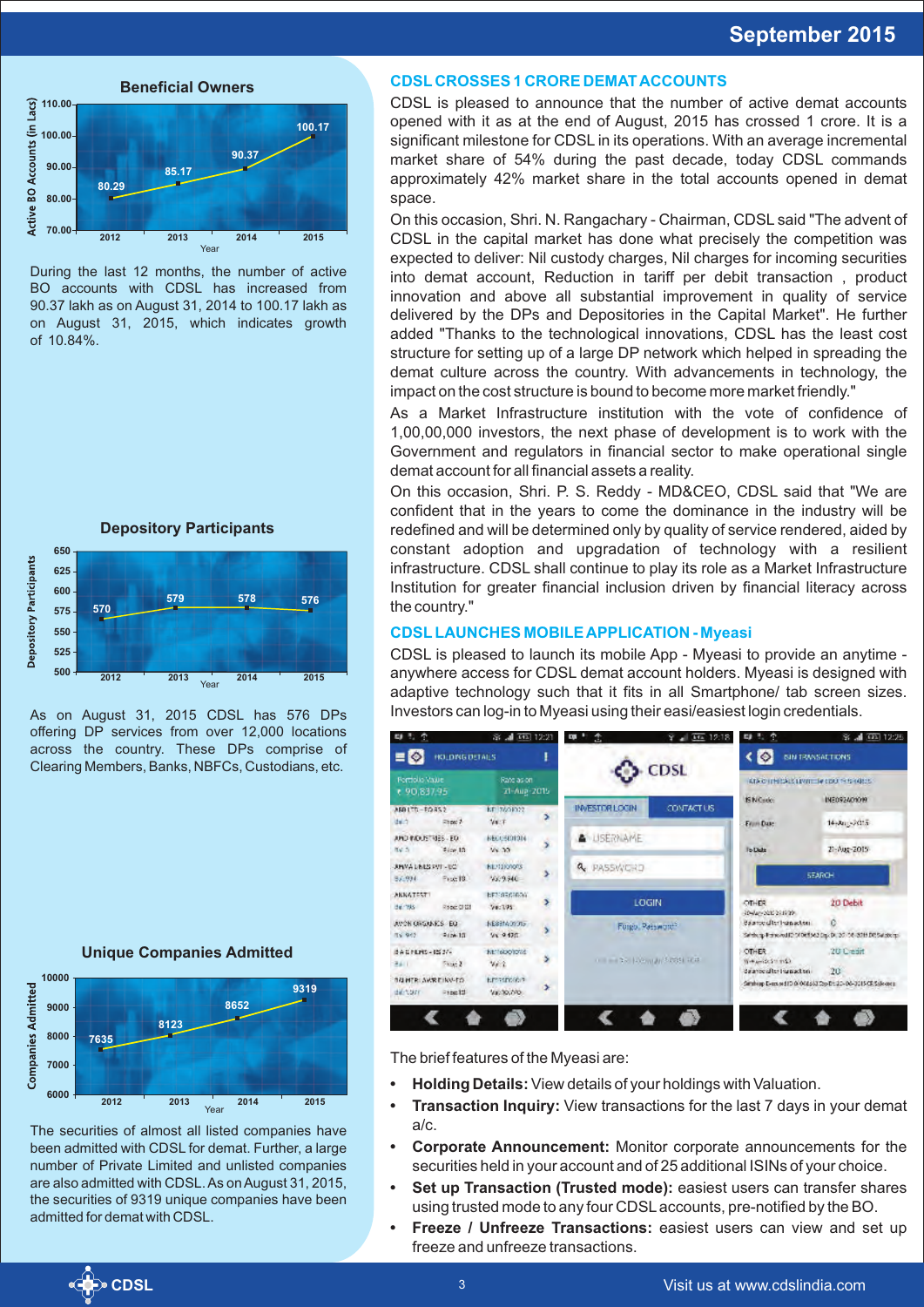## **CDSL e-Infoline**

#### **• Miscellaneous:**

- **-** Edit profile (e-mail ID and mobile number).
- **-** Upgrade your account to easiest facility.
- **-** Edit grouping (i.e. view multiple demat accounts through a single login ID).
- **-** Register for CDSL's SMART (SMS Alert) facility.
- **-** Download Holdings in PDF format.

Myeasi is currently available on the Google play store for Android users and will be launched for Windows and iOS versions, shortly.

#### **ENROLMENT OF CDSL AS KYC SERVICE AGENCY (KSA)/ AUTHENTICATION SERVICE AGENCY (ASA) WITH UIDAI**

CDSL is pleased to inform its enrolment as KYC Service Agency (KSA)/ Authentication Service Agency (ASA) with UIDAI to facilitate eKYC of investors.

Today, customers provide physical documents as verification of the Proof of Identity (PoI) and Proof of Address (PoA) which are key requirements for access to financial products. The Aadhaar e-KYC service of UIDAI provides an instant, electronic, nonrepudiable proof of identity and proof of address along with date of birth and gender. In addition, it also provides the resident's mobile number and email address to the service provider, which helps further streamline the process of service delivery.

The resident servicing agency is called the KYC User Agency (KUA)/ Authentication User Agency (AUA). The KUA accesses the e-KYC service through a registered KSA/ASA. Intermediaries desiring to register with UIDAI as KUA/AUA and engage the services of CDSL as the KSA/ASA are requested to contact Ms. Latha Nair at 022-22725062 or write to lathan@cdslindia.com.

#### **NISM DEPOSITORY OPERATIONS CPE PROGRAM**

As an NISM accredited CPE Provider for conducting the Depository Operations Program, CDSL has conducted CPE training program in Kolkata on August 14, 2015.

#### **SEMINAR ON ANTI MONEY LAUNDERING**

CDSL had organized seminar for DP officials to update them about Prevention of Money Laundering Act (PMLA) guidelines. Queries of the participants were addressed by officials from FIU-IND present in the seminar. The seminar was organised in Mumbai on August 7, 2015.

#### **SUCCESSFUL FACILITATION OF ELECTRONIC VOTING**

CDSL's e-Voting System enables investors to cast their votes pertaining to company resolutions through the internet till the closure of an e-Voting event. At present, 3947 companies have signed the agreement with CDSL for availing of its e-Voting facility of which 3251companies have used CDSL's e-Voting platform to conduct electronic voting for AGMs and postal ballot resolutions on 4924 occasions. We are pleased to inform you that many prominent Clubs and Trade Organizations have signed the agreement with CDSL for availing e-Voting facility. To register your company for eVoting, please contact Mr. Anand Tirodkar on 022- 22728153,<u>anandt@cdslindia.com</u> or Mr. Ankit Bandivadekar on 022-22728634, <u>ankitb@cdslindia.com</u>.

#### **GREEN INITIATIVE FOR CORPORATES**

CDSL's 'Go Green' service enables corporate entities to communicate to their shareholders through e-mail. As the name suggests, Go Green aims to use 'greener' electronic practices of

#### **INVESTOR AWARENESS PROGRAMS (IAPs)**

During August 2015, CDSL BOPF Trust has conducted 30 IAPs across India. DPs/CMs also Participated in these IAPs. These programs were directed towards educating the investors about depository services, financial planning, online trading, advantages of holding Mutual Fund units in demat account, Rajiv Gandhi Equity Savings Scheme (RGESS), 'Do's and Don'ts' in dealing in Capital Markets, etc. For details on forthcoming IAPs, kindly visit www.cdslindia.com.



Mr. Kunal Talreja of India Infoline Limited addressing the audience at an IAP conducted at Bangalore, Karnataka on August 7, 2015.



Mr. J. David of Aditya Birla Money Limited addressing the audience at an IAP conducted at Pattukkottai, Tamilnadu on August 22, 2015.



IAP conducted for BSF Jawans at Jalandhar, Punjab on August 28, 2015 with SBICAP Securities Limited.



Mr. Suvajit Ray of ICICI Securities Limited addressing the audience at an IAP conducted at Lala Lajpatrai College Mumbai, Maharashtra on August 25, 2015.